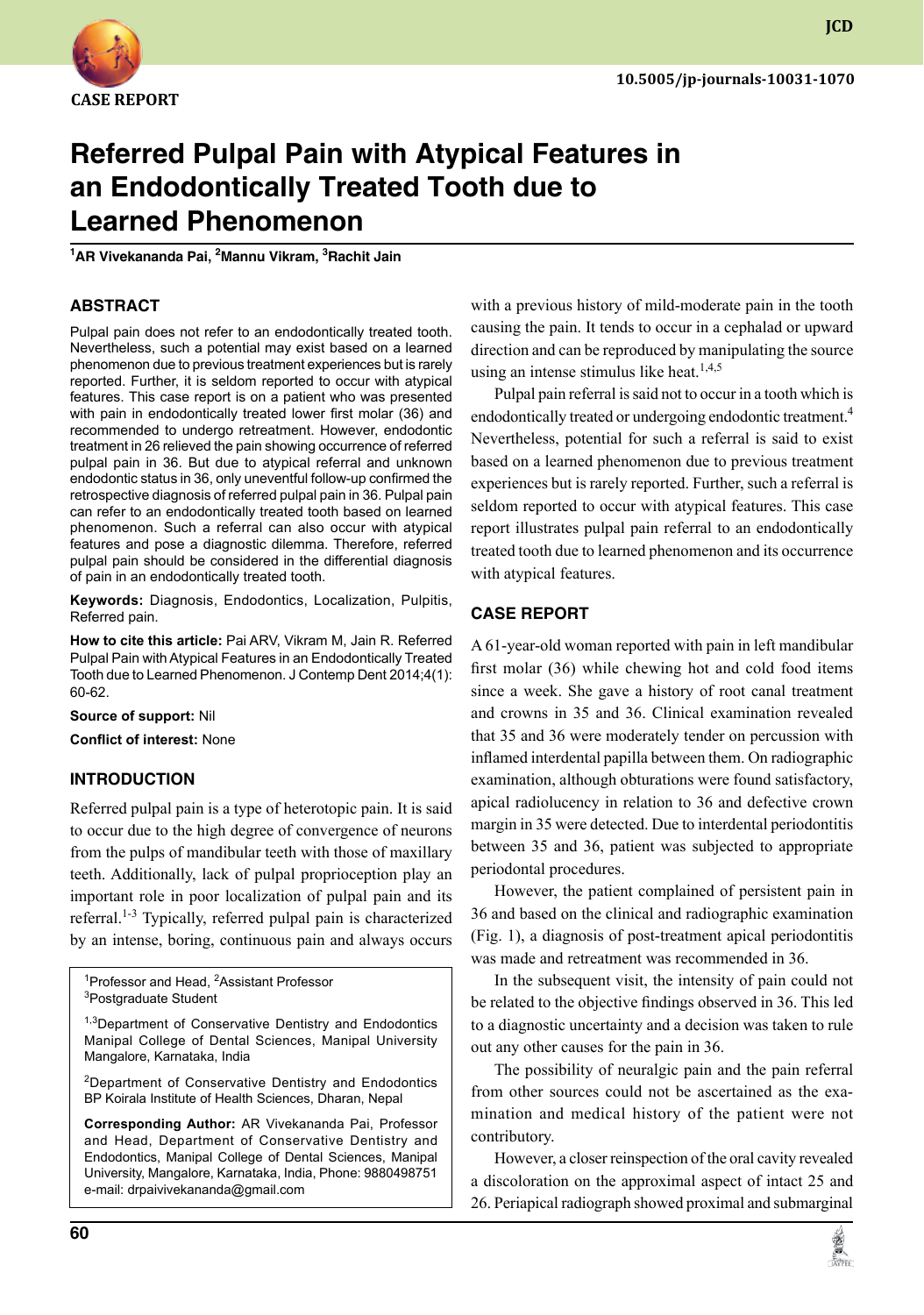deep caries in them (Fig. 2) and deep caries management was carried out.

When the patient returned with aggravated pain in 36, she gave an intense and prolonged response to pulp tests on 26. Therefore retreatment in 36 was postponed but a diagnosis of irreversible pulpitis followed by root canal treatment was carried out in 26 (Fig. 3).

The patient was relieved of pain in 36 following root canal treatment in 26. This showed that the pain in 36 was actually the referred pulpal pain from 26. Uneventful outcome during 1 year follow-up confirmed the retrospective diagnosis of referred pulpal pain in 36 and ruled out the need for its retreatment (Fig. 4).

#### **DISCUSSION**

The present case report is interesting as it not only exhibited pulpal pain referral to an endodontically treated tooth based on learned phenomenon but also its occurrence with atypical features. Previous history of mild to moderate pain, which also aids in recall and pain localization, in the tooth causing pain referral is a salient feature of referred pulpal pain.4 However; this patient neither gave any history of previous pain nor located the pain in 26. It is said that the percentage of A-beta fibers, that could be sensitive to touch and pressure, is less than 5% of the myelinated nerve fibers of the pulp resulting in lack of proprioception. This lack of pulp proprioception makes it difficult for the patient to locate the actual site of pain.<sup>4</sup> Additionally, in a pulpal inflammation, nerve impulses will originate mostly from C-fibers which have a lesser discriminatory ability leading to reduced chances of identifying the affected tooth.<sup>6</sup>

Another characteristic feature of referred pulpal pain is said to be its reproducibility by manipulating the source of pain.<sup>1</sup> However, as 36 was endodontically treated in this patient, the above feature could not be appreciated when



**Fig. 2:** Periapical radiographic view showing proximal and submarginal deep caries in 25 and 26



**Fig. 3:** Periapical radiographic view following root canal treatment in 26



**Fig. 1:** Periapical radiographic view of 36 showing apical radiolucency which led to an initial diagnosis of post-treatment apical periodontitis



**Fig. 4:** One year follow-up periapical radiograph of 36 showing an uneventful outcome